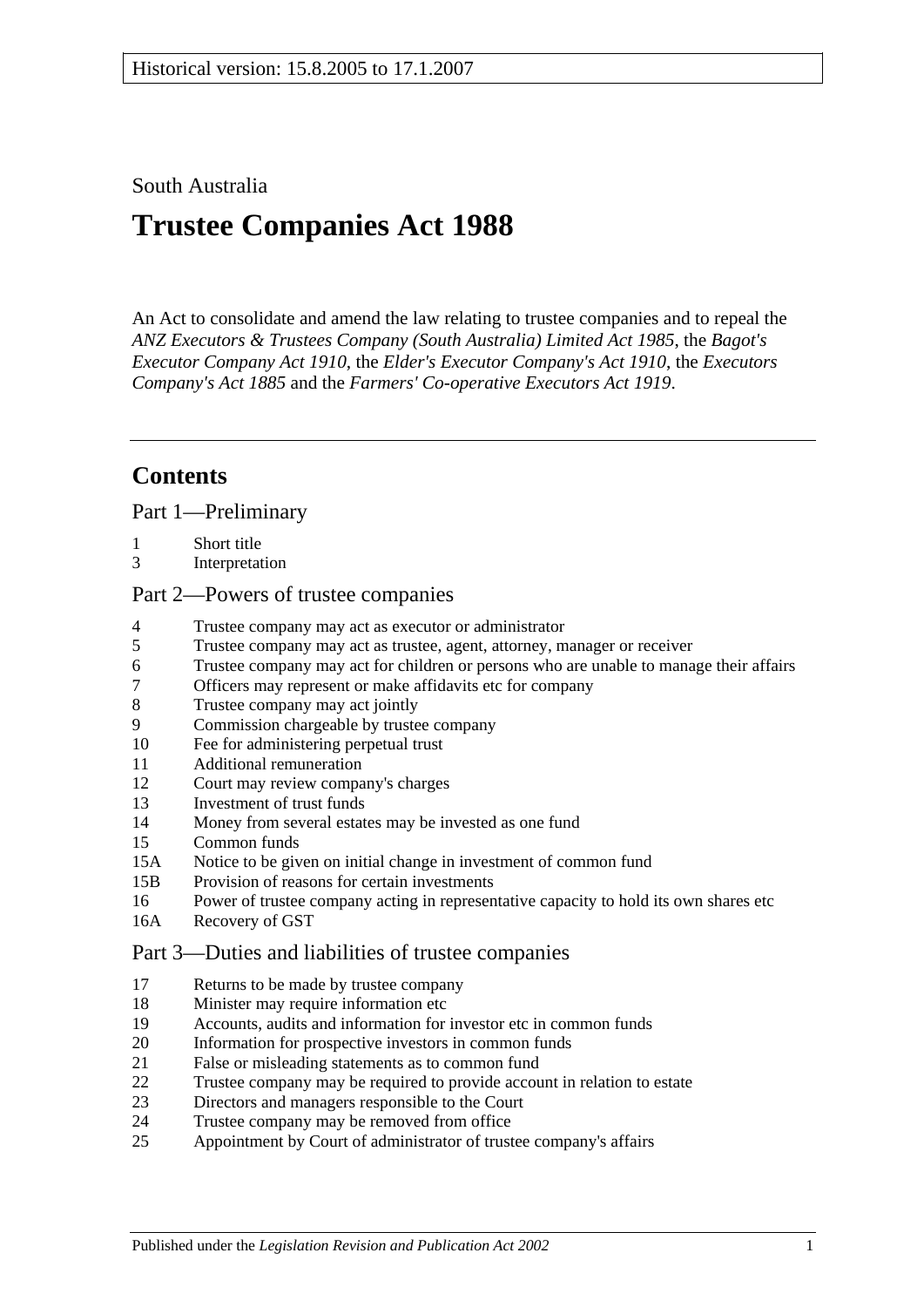### [Part 4—Miscellaneous](#page-13-0)

- 26 [False or misleading statements](#page-13-1)
- 27 [Offences by trustee companies](#page-13-2)
- 28 [Evidentiary provision](#page-13-3)
- 29 [Act not to affect other Acts or remedies](#page-13-4)
- 30 [Summary offences](#page-14-0)
- 31 [Regulations](#page-14-1)

### [Schedule 1—Trustee companies](#page-14-2)

## Schedule [2—Repeal of certain Acts and transitional provision](#page-14-3)

[Legislative history](#page-15-0)

### <span id="page-1-0"></span>**The Parliament of South Australia enacts as follows:**

## **Part 1—Preliminary**

## <span id="page-1-1"></span>**1—Short title**

This Act may be cited as the *Trustee Companies Act 1988*.

### <span id="page-1-2"></span>**3—Interpretation**

(1) In this Act, unless the contrary intention appears—

*business day* means a day other than a Saturday or a Sunday or other public holiday;

*common fund* means a common fund established by a trustee company under [section](#page-6-2) 15;

*the Court* means the Supreme Court of South Australia;

*estate*, in relation to a trustee company, includes any real or personal property committed to the administration or management of the trustee company whether as executor, administrator or in any other capacity authorised by this Act, but does not include money deposited with the trustee company for the purpose only of investment in a common fund;

*investor* in relation to a common fund, means an estate or person on whose behalf money is invested in the common fund;

*letters of administration* means letters of administration of the estate of a deceased person, with or without the will annexed;

*officer*, of a trustee company, means a director or manager of the company or some other officer or employee of the company designated by the board of directors as an officer for the purposes of this Act;

*person who has a proper interest* or *person with a proper interest*, includes, in relation to a trust established for charitable purposes, the following persons:

(a) the Attorney-General;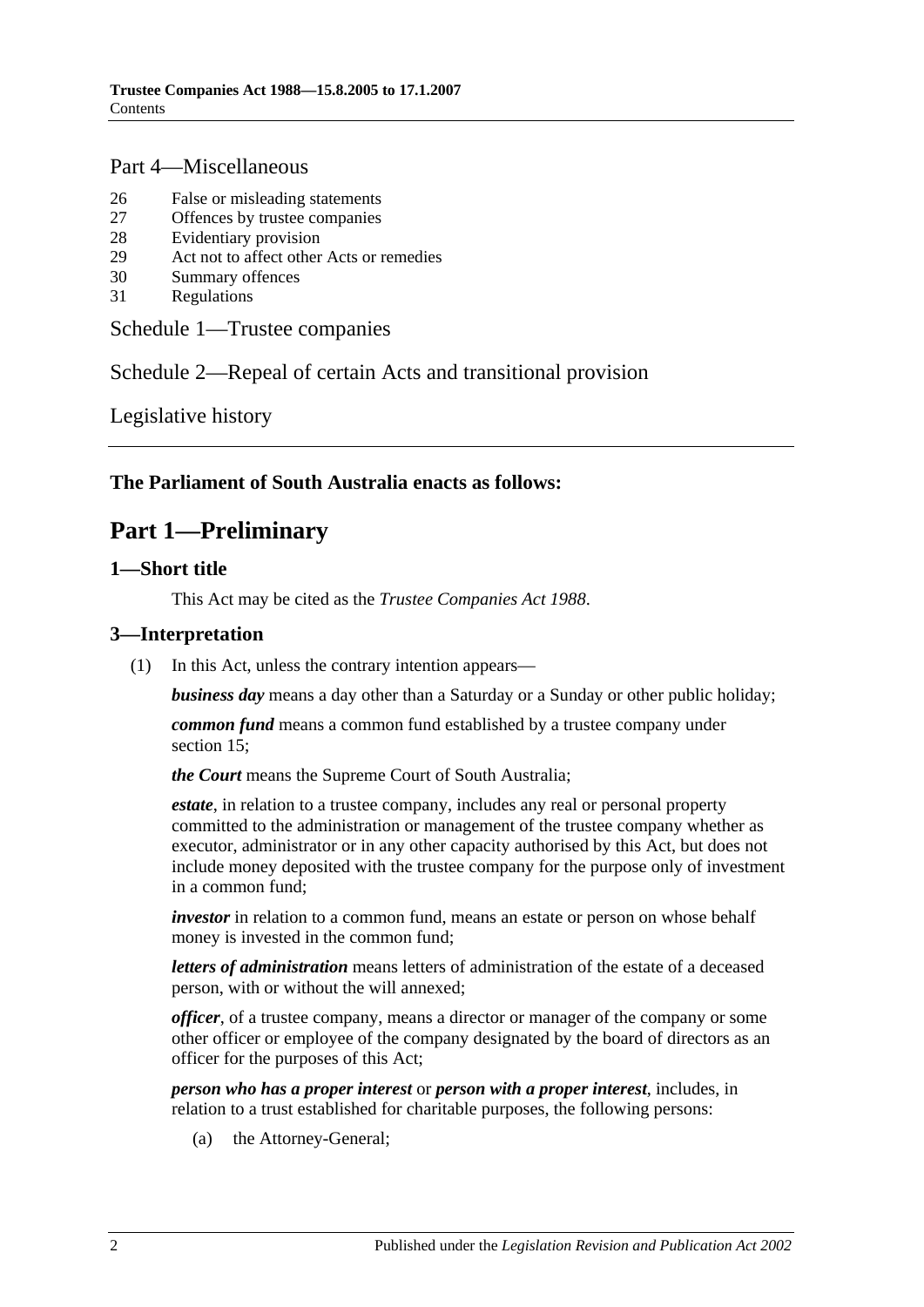- (b) a person who is named in the instrument establishing the trust as a person who is entitled to, or may, receive money or other property for the purposes of the trust;
- (c) a person who is named in the instrument establishing the trust as a person who must, or may, be consulted by the trustees before distributing or applying money or other property for the purposes of the trust;
- (d) a person who in the past has received money or other property from the trustees for the purposes of the trust;
- (e) a person of a class that the trust is intended to benefit;

*the Registrar* means the Registrar of Probates and includes an acting or deputy Registrar of Probates;

*trustee* includes a bare trustee or custodian trustee;

*trustee company* see [Schedule 1;](#page-14-2)

*trustee investment* means an investment in which a trustee is authorised by law to invest trust funds;

*will* includes codicil.

- <span id="page-2-2"></span>(2) Where an unincorporated body is named in an instrument establishing a trust, the persons for the time being comprising the body will be taken to have been individually named in the instrument.
- (3) [Subsection](#page-2-2) (2) applies for the purposes of this Act but not for the purposes of interpreting the trust instrument.

## <span id="page-2-0"></span>**Part 2—Powers of trustee companies**

### <span id="page-2-1"></span>**4—Trustee company may act as executor or administrator**

- (1) A trustee company has the same powers as a natural person to act as the executor of the will, or the administrator of the estate, of a deceased person.
- (2) A trustee company may apply for and obtain—
	- (a) probate of the will of a deceased person; or
	- (b) letters of administration of the estate of a deceased person,

in the same circumstances as a natural person.

- (3) A trustee company may, with the approval of the Court or the Registrar and the consent of the person entitled to probate of the will or a grant of administration of the estate of a deceased person, apply for and obtain—
	- (a) probate of the will of the deceased person; or
	- (b) letters of administration of the estate of the deceased person,

(as the case requires).

(4) A trustee company may, with the approval of the Court, act on behalf, or in the place, of an executor of the will, or an administrator of the estate, of a deceased person, either on a permanent or a temporary basis.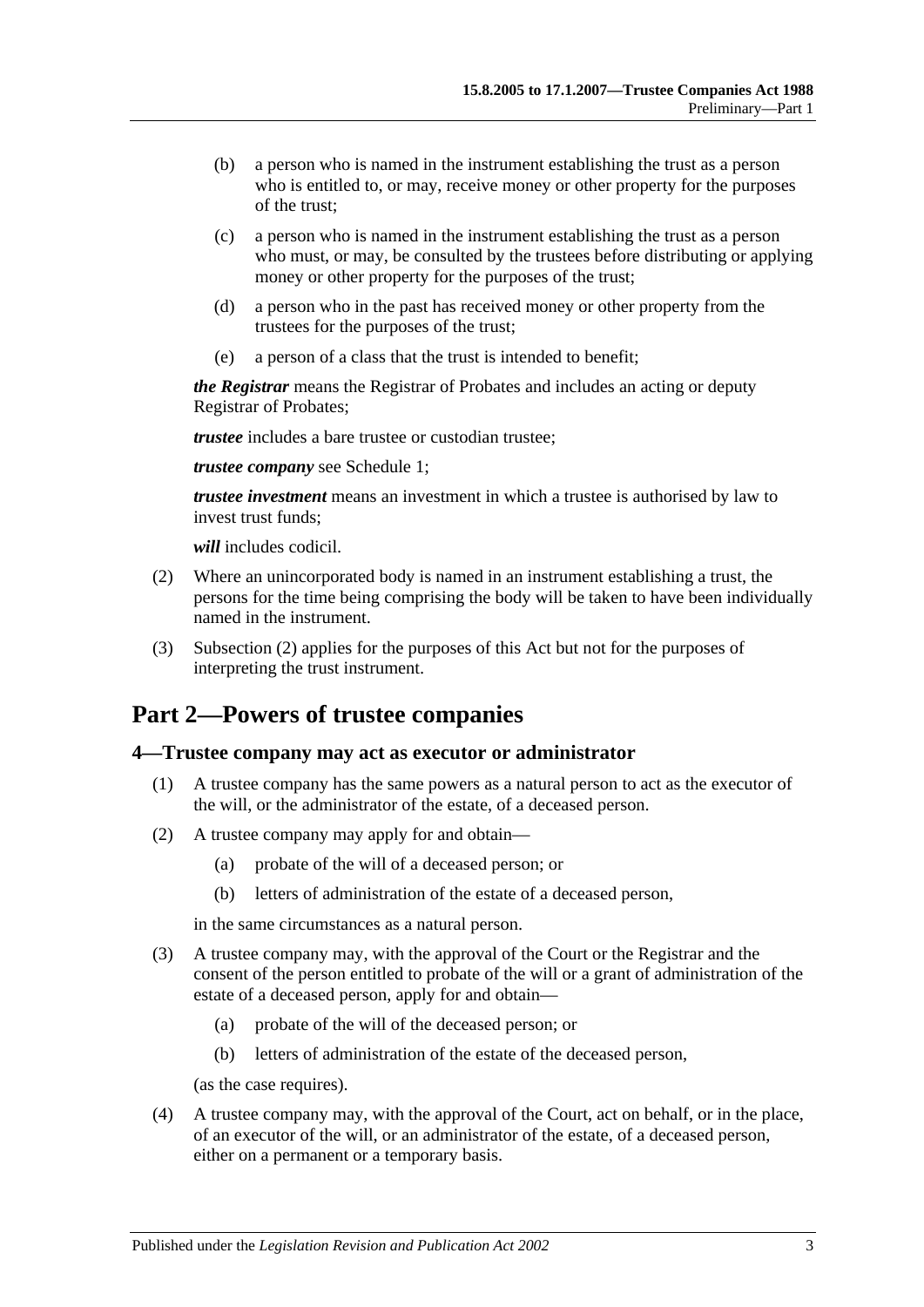#### <span id="page-3-0"></span>**5—Trustee company may act as trustee, agent, attorney, manager or receiver**

A trustee company has the same powers as a natural person to act as trustee, agent, attorney, manager or receiver.

### <span id="page-3-1"></span>**6—Trustee company may act for children or persons who are unable to manage their affairs**

A trustee company may act—

- (a) as the guardian of a child; or
- (b) as the administrator, committee, guardian or manager of the estate of a person who is unable to manage his or her own affairs.

### <span id="page-3-5"></span><span id="page-3-2"></span>**7—Officers may represent or make affidavits etc for company**

- (1) Where a trustee company makes an application for probate or letters of administration or any other application under this Act or acts as executor, administrator or in any other capacity authorised by this Act, the company may be represented in any court or elsewhere by an officer of the company.
- (2) Where in any circumstances referred to in [subsection](#page-3-5) (1) an affidavit, declaration or statement is required to be made by a trustee company whether on oath or otherwise, the affidavit, declaration or statement may be made on behalf of the company by an officer of the company.

### <span id="page-3-3"></span>**8—Trustee company may act jointly**

- (1) A trustee company may be appointed to act as executor, administrator, or in any other capacity authorised by this Act, either alone or jointly with another person.
- (2) Where a trustee company is appointed to act jointly with another person—
	- (a) any property held or controlled by the company and that other person jointly may, with the consent in writing of the other person, be dealt with by the company alone; and
	- (b) in that event the other person is exonerated from liability that might (but for this paragraph) have arisen from the company's subsequent dealing with the property.

### <span id="page-3-6"></span><span id="page-3-4"></span>**9—Commission chargeable by trustee company**

- (1) Subject to this Act, a trustee company may charge against each estate committed (before or after the commencement of this Act) to its administration or management a commission at a rate fixed from time to time by the board of directors of the company but not in any case exceeding—
	- (a) 7.5 per cent of the income received by the company on account of the estate; and
	- (b) 6 per cent of the capital value of the estate.
- (2) For the purposes of [subsection](#page-3-6) (1)—
	- (a) the capital value of an estate is the capital value of its assets as at the date of distribution by the company;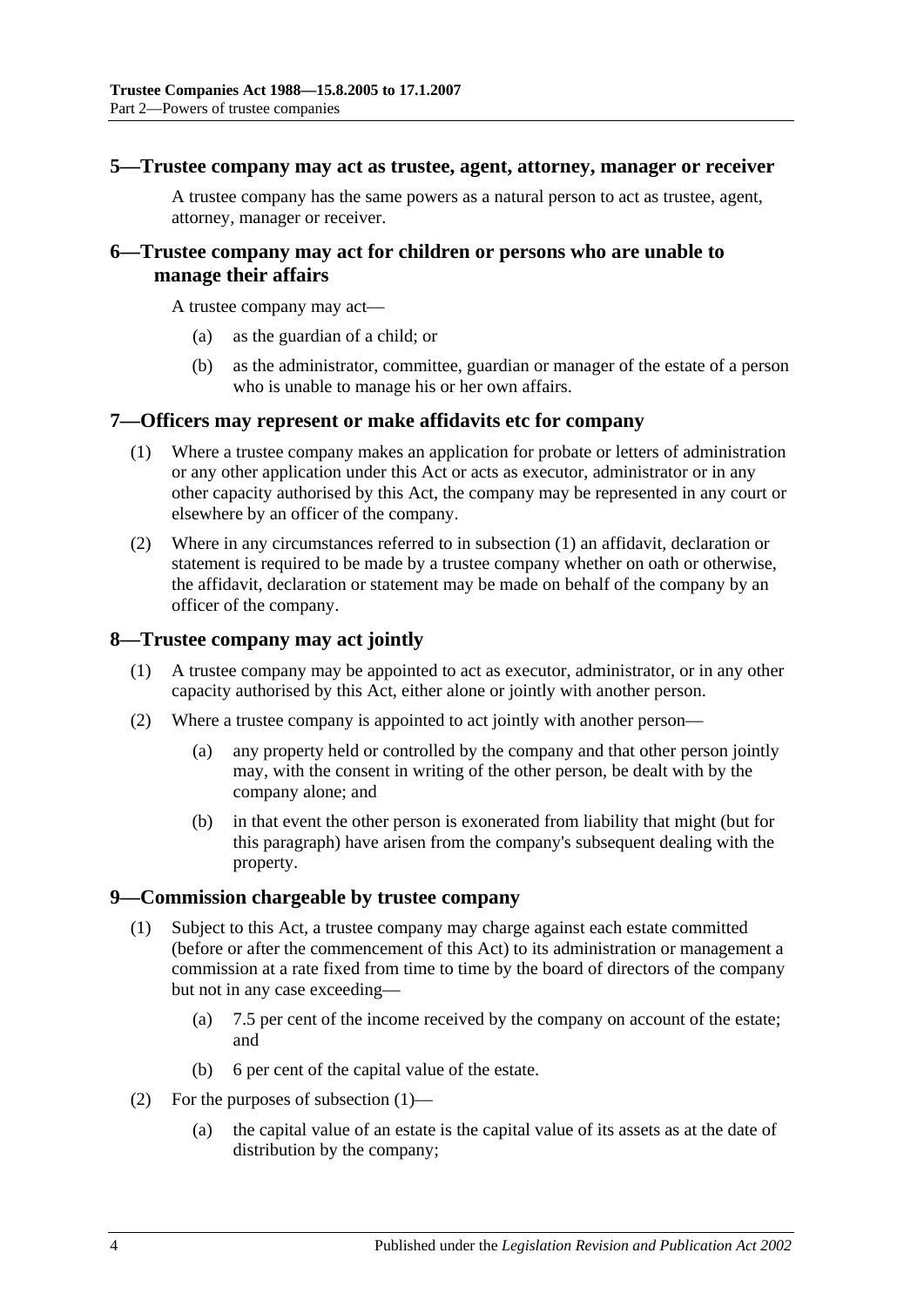- (b) no deduction need be made for debts or liabilities in determining capital value;
- (c) the commission that may be charged is not diminished or affected by any entitlement of another person to commission or other remuneration in respect of the estate or part of it;
- (d) the rate of the commission must not exceed that set out in the published scale of charges of the company when the commission becomes payable.
- (3) Commission in respect of income received on account of an estate, or in respect of the capital value of assets of an estate, may be charged and paid out of, or deducted from, the estate after receipt of the income, or before or after distribution of the assets, but, where commission is charged in respect of assets before their distribution—
	- (a) the amount of the commission must be calculated on the capital value of the assets when they came under the administration or management of the company; and
	- (b) on distribution of the assets, any necessary adjustment must be made so that the commission charged accords with the requirements of [subsection](#page-3-6) (1).

### <span id="page-4-0"></span>**10—Fee for administering perpetual trust**

- (1) Subject to [subsection](#page-4-1) (4), a trustee company may charge against a perpetual trust administered by the company (whether the company commenced administering the trust before or after the commencement of this Act) an administration fee in respect of each month of the company's administration of the trust.
- <span id="page-4-2"></span>(2) The administration fee—
	- (a) must not exceed one-twelfth of one per cent of the value of the trust as at the first business day of the month; and
	- (b) may be charged only against—
		- (i) income received by the company on account of the trust;
		- (ii) subject to the terms of the instrument under which the company administers the trust—that component of the capital assets of the trust representing the capital growth of those assets during the period in respect of which the administration fee is charged.
- (2a) Where a trustee company charges an administration fee in respect of a particular period against both income and capital assets under [subsection](#page-4-2) (2)(b), it must, at the request of a person with a proper interest, inform the person of the proportion of the fee charged against each and the method used to determine that proportion.
- (3) Where a trustee company charges an administration fee under this section against a perpetual trust, it may not charge commission under [section](#page-3-4) 9 in respect of the capital value of property subject to the trust unless the property comprises or forms part of a deceased estate administered by the company.
- <span id="page-4-1"></span>(4) Subject to [subsection](#page-5-2) (5), where—
	- (a) a trustee company invests money comprising the whole or part of a perpetual trust in a common fund; and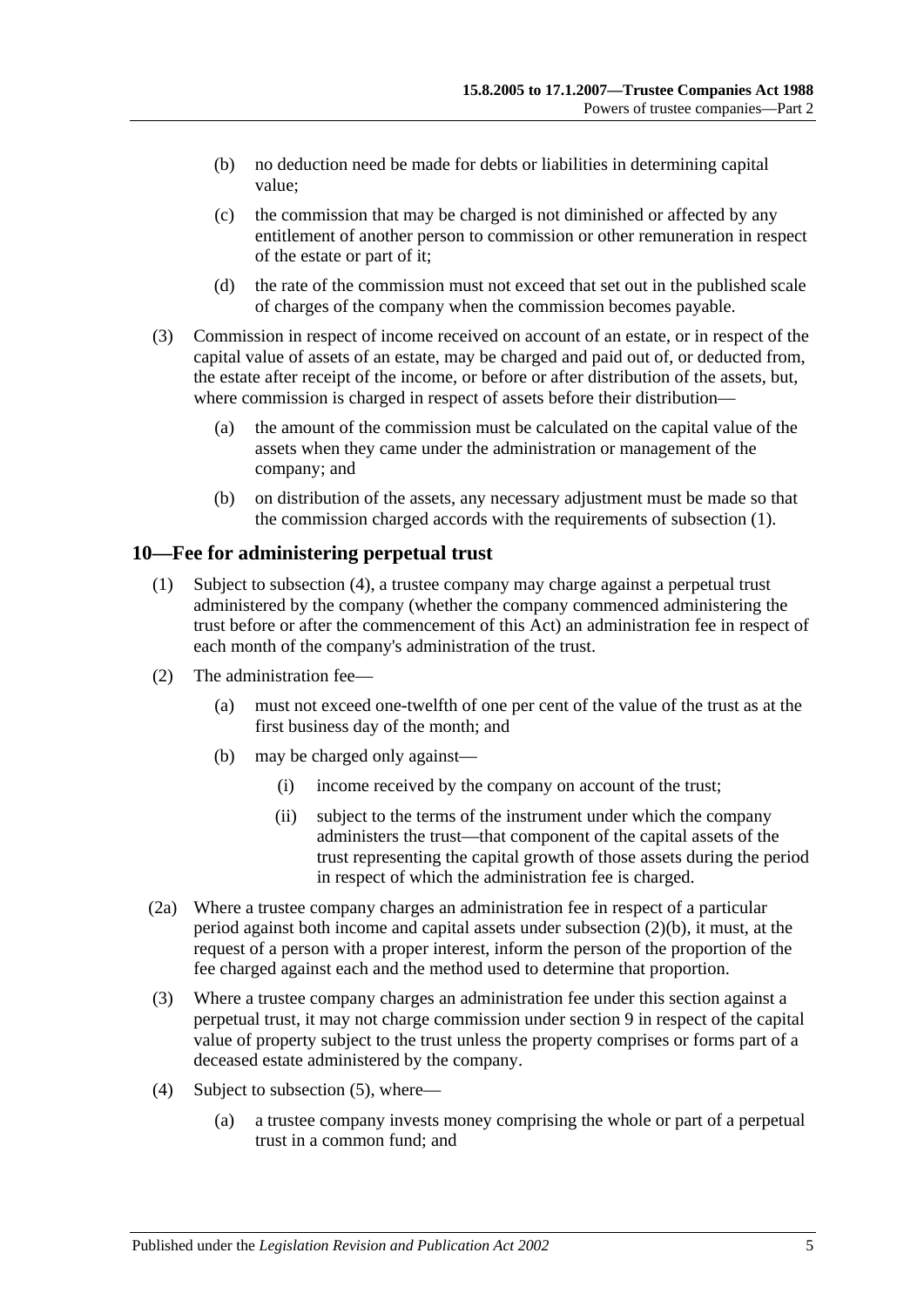(b) the company charges a management fee under [section](#page-6-2) 15 in respect of that investment,

the company must not charge a fee under this section in respect of the trust or that part of it.

- <span id="page-5-2"></span>(5) Subject to the terms of the instrument under which the company administers the trust, the company may charge a fee under this section for reasonable administrative action by the company in administering the trust, or the part of it referred to in [subsection](#page-4-1) (4), if the administrative action is not related to the investment or management of the trust, or that part of it, in the common fund.
- (6) A trustee company must, at the request of a person with a proper interest, provide that person with a detailed statement of the administration fees charged by the company under this section in the circumstances referred to in [subsection](#page-5-2) (5) and the administrative action for which each of those fees was charged.

## <span id="page-5-0"></span>**11—Additional remuneration**

- (1) A trustee company may—
	- (a) charge against an estate the amount of any disbursement properly made in the administration or management of the estate;
	- (b) charge reasonable fees for the preparation and lodging of returns in respect of any tax, duty or fee imposed by law.
- (2) A trustee company may, if authorised to do so—
	- (a) by the instrument by which an estate is committed to the administration or management of the company; or
	- (b) by instrument in writing by the beneficiaries of an estate,

charge a commission or fee in addition to, or instead of, a commission or fee authorised by this Act, but any authorisation on behalf of a beneficiary who is a minor or mentally incompetent is ineffective unless confirmed by the Court.

- (3) Where, in the administration or management of an estate, a trustee company is authorised or required to carry on a business or undertaking either alone or in partnership, the Court may, on the application of the company, authorise some other form of remuneration in addition to, or instead of, commission authorised by this Act.
- (4) A trustee company may not charge or receive in respect of services provided in the administration or management of an estate any commission, fee or other remuneration not authorised by or under this Act.

### <span id="page-5-1"></span>**12—Court may review company's charges**

Where the Court is of the opinion that the rate or amount of any commission, fee or other remuneration in respect of an estate is excessive, the Court may, on the application of any person who has a proper interest in the matter, review the rate or amount of the commission, fee or other remuneration and reduce it.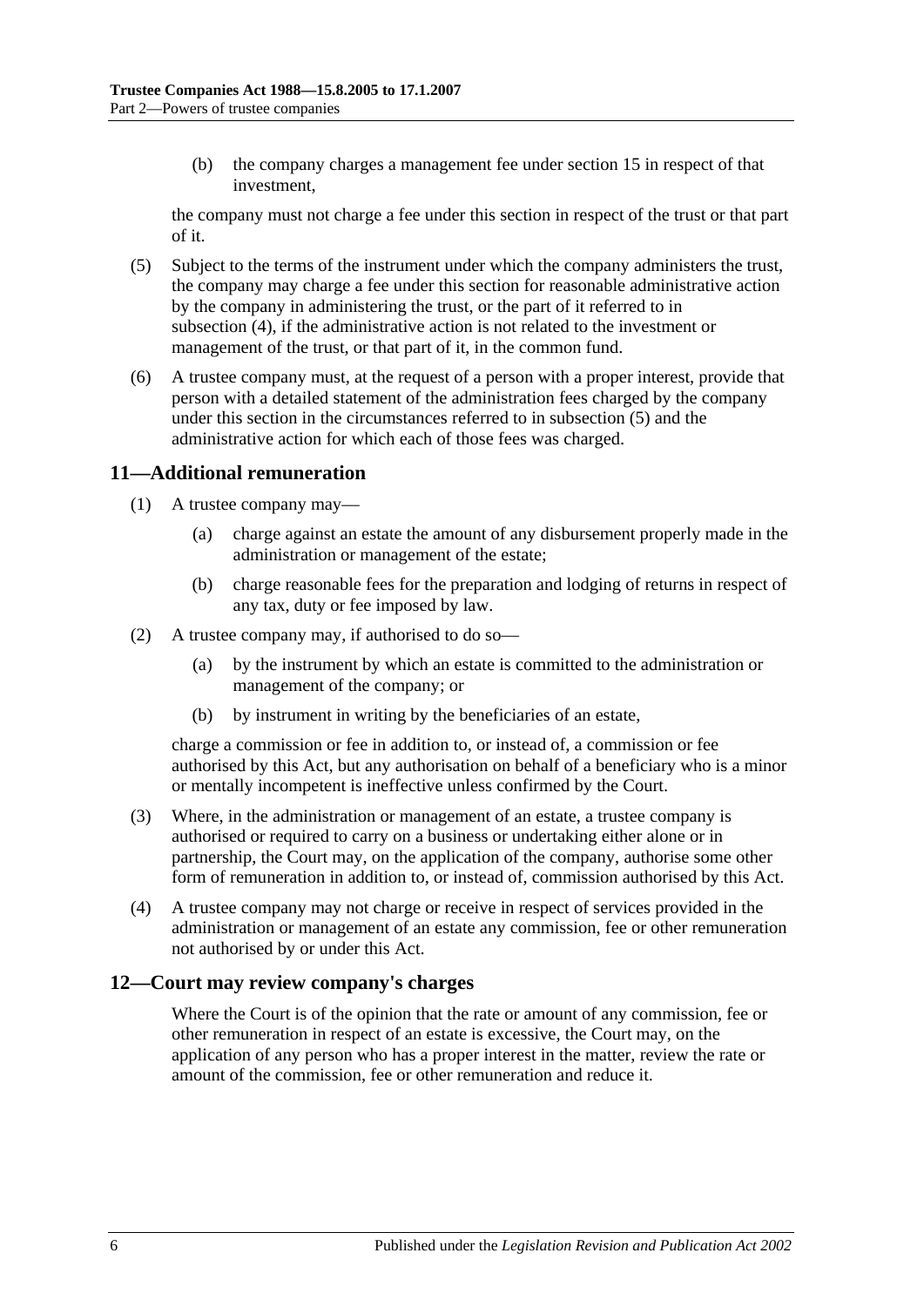### <span id="page-6-0"></span>**13—Investment of trust funds**

Subject to the terms of any relevant instrument of trust, a trustee company may invest any money held in trust by the company—

- (a) in a manner authorised by the instrument of trust; or
- (b) in a trustee investment; or
- (c) in a common fund established by the company.

### <span id="page-6-3"></span><span id="page-6-1"></span>**14—Money from several estates may be invested as one fund**

- (1) Subject to [section](#page-6-0) 13, a trustee company may invest money from more than one estate that it holds as trustee or in any other capacity authorised by this Act as one fund in one or more investments.
- (2) Where money from more than one estate is invested under [subsection](#page-6-3) (1), the company must—
	- (a) keep an account showing the current amount for the time being at credit in respect of each estate; and
	- (b) after deduction of any charges—
		- (i) divide any income arising from investment of the money between the estates in proportion to the amounts invested and the period of each investment; and
		- (ii) divide any profit or loss of a capital nature arising from investment of the money between the estates in proportion to the amounts invested.

### <span id="page-6-2"></span>**15—Common funds**

- (1) A trustee company may establish one or more common funds.
- (2) A trustee company must determine the classes of investments in which a common fund may be invested and may vary the classes from time to time.
- (3) Money may not be invested in a common fund unless the classes of investment in which that money could be invested on separate account are the same as, or include, the classes of investment in which the common fund may be invested.
- (3a) A trustee company must limit the amount of money comprising the whole or part of an estate that it invests in a common fund established or managed by it to an amount that a prudent trustee of that estate would invest in the fund.
- (4) Money not otherwise held in trust by the trustee company is while invested in a common fund held by the company in trust for the investor.
- (5) A trustee company must keep an account showing the current amount for the time being at credit in the common fund on account of each investor.
- (6) A trustee company may sell investments belonging to a common fund and may withdraw money from a common fund in the course of, or for the purpose, of its administration or management of an estate or as required or authorised by an investor in the fund.
- (7) A trustee company may at any time withdraw from a common fund any amount at credit in the common fund on account of an estate and invest that money separately.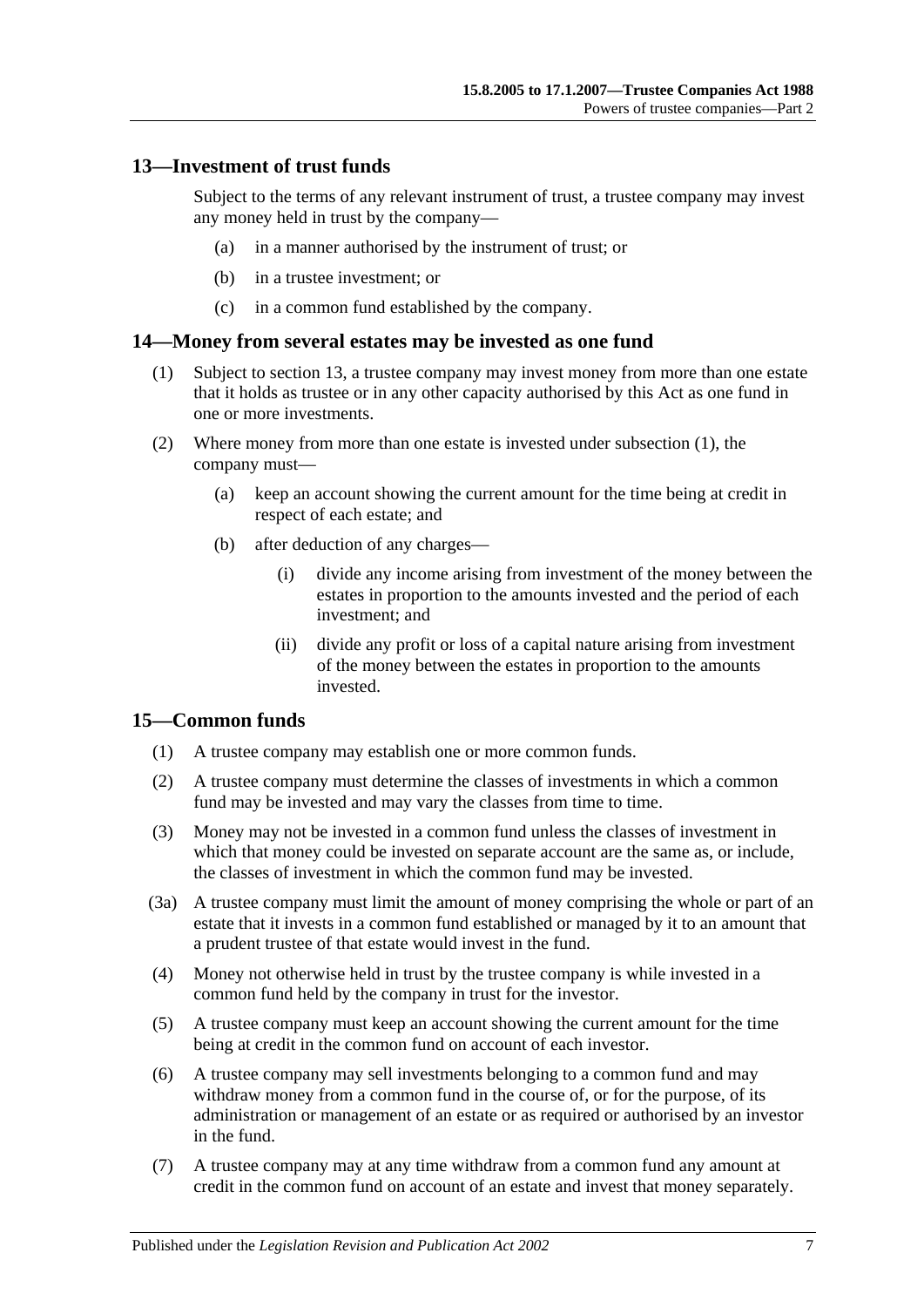- (8) After deduction of any charges
	- any income arising from investment of the fund must be divided between the investors in proportion to the amounts invested and the period of each investment; and
	- (b) any profit or loss of a capital nature arising from investment of the fund must be divided between the investors in proportion to the amounts invested.
- <span id="page-7-2"></span>(9) A trustee company must value each common fund (including the investments in which the fund is invested) as at the first business day of each month and, if the company thinks fit, as at such other times as may be appropriate according to the nature of the particular fund.
- (10) Investments in and withdrawals from a common fund must be effected on the basis of the valuation last made under [subsection](#page-7-2) (9).
- (11) A trustee company may charge against each common fund a management fee in respect of each month of the company's management of the fund.
- (12) The management fee charged against money invested in a common fund on account of an estate must not exceed one-twelfth of one per cent of the value of the fund attributable to investment of the estate as at the first business day of the month.
- (13) A trustee company may not increase a fee charged in respect of management of a common fund except after giving to each investor (other than an estate) not less than one month's notice in writing of the new fee.
- (14) Nothing in this section limits or affects the operation of [section](#page-6-1) 14.

### <span id="page-7-0"></span>**15A—Notice to be given on initial change in investment of common fund**

- (1) Before varying the class or classes of investments of a common fund for the first time after the commencement of the *[Statutes Amendment \(Trusts\) Act](http://www.legislation.sa.gov.au/index.aspx?action=legref&type=act&legtitle=Statutes%20Amendment%20(Trusts)%20Act%201999) 1999*, a trustee company must serve notice on all persons who have invested money in the common fund informing them that it intends to vary the class or classes of investment in which the common fund is invested.
- (2) The notice must inform the investor of his or her right under [subsection](#page-7-3) (3) to withdraw the money invested.
- <span id="page-7-3"></span>(3) An investor may, before the expiration of six months after service of the notice on him or her and despite any agreement with the trustee company to the contrary, withdraw money that was invested in the common fund before service of the notice.
- (4) The investor must not be subjected to any penalty in respect of a withdrawal referred to in [subsection](#page-7-3) (3).
- (5) Service of a notice under this section may be made personally or by post addressed to the investor at his or her last address known to the trustee company.

### <span id="page-7-1"></span>**15B—Provision of reasons for certain investments**

- (1) Where a trustee company holds money in trust and invests the money in a common fund, the company must, on request in writing by a person who has a proper interest in the matter, furnish to that person—
	- (a) the company's reasons for so investing the money; and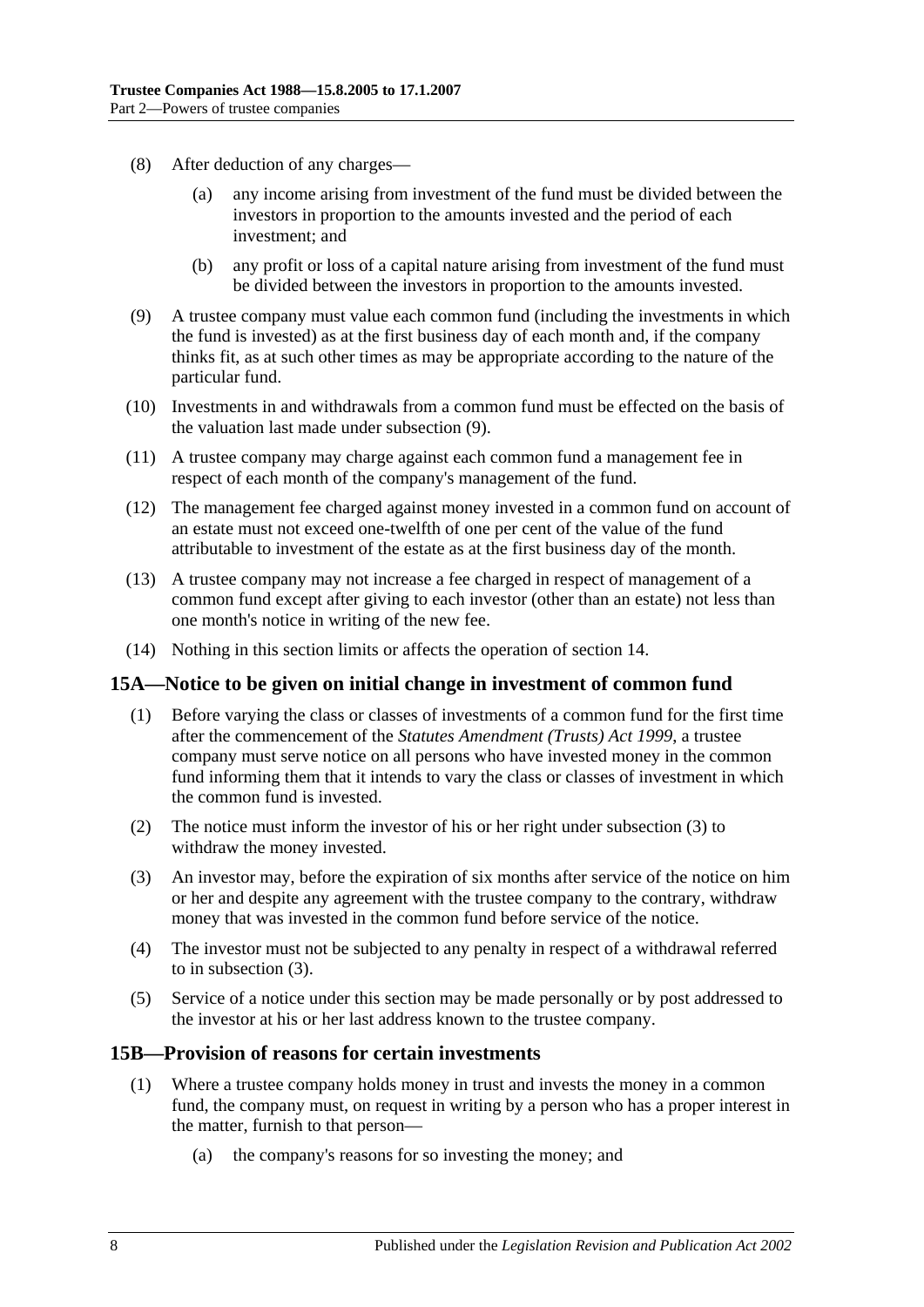- (b) such other information in relation to the investment as is required by regulation.
- (2) The company must furnish its reasons and the other information in writing as soon as practicable and without charge.
- (3) A trustee company need not provide reasons or information under this section to the same person in respect of the same investment more often than once in any 12 month period.

### <span id="page-8-0"></span>**16—Power of trustee company acting in representative capacity to hold its own shares etc**

A trustee company may in the administration or management of an estate hold shares or other securities issued by the company itself or a related body corporate within the meaning of the *Corporations Act 2001* of the Commonwealth and forming part of that estate, but it must not exercise any power that it has in that capacity to purchase any such shares or securities unless—

- (a) it is authorised to do so by the terms on which the power is conferred; or
- (b) the shares or other securities form part of a new issue offered to existing holders of shares or securities in proportion to their existing holdings.

### <span id="page-8-1"></span>**16A—Recovery of GST**

- (1) Where—
	- (a) a trustee company will be liable to pay GST in respect of commission or a fee or other remuneration charged or received by the company for a service provided by it; and
	- (b) a limit is imposed by or under another provision of this Act on the amount of the commission, fee or other remuneration,

<span id="page-8-2"></span>the trustee company may (subject to the terms on which it provides the service) charge the relevant estate, trust or fund commission or a fee, or receive other remuneration, that does not exceed the amount that is, after deduction of the GST payable in respect of it, equivalent to the maximum commission, fee or other remuneration that could be charged or received by the company in accordance with the limit referred to in [paragraph](#page-8-2) (b).

(2) In this section—

*GST* means the tax payable under the GST law;

*GST law* means—

- (a) *A New Tax System (Goods and Services Tax) Act 1999* of the Commonwealth; and
- (b) the related legislation of the Commonwealth dealing with the imposition of a tax on the supply of goods, services and other things.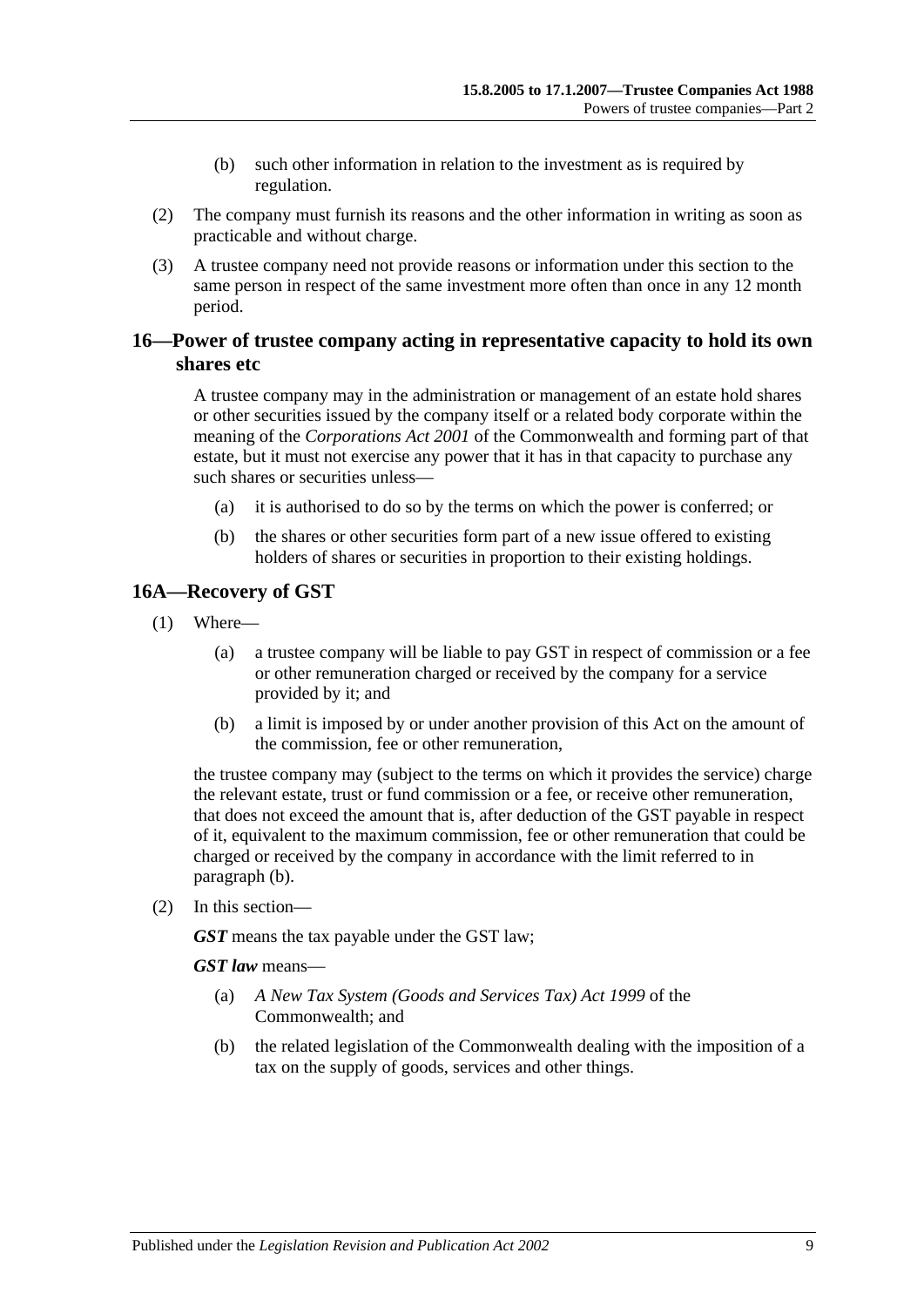## <span id="page-9-0"></span>**Part 3—Duties and liabilities of trustee companies**

### <span id="page-9-1"></span>**17—Returns to be made by trustee company**

(1) Subject to this section, a trustee company must lodge with the Corporate Affairs Commission during the prescribed months in each year a statement in the prescribed form together with such documents as may be prescribed.

Maximum penalty: \$1 250.

- (2) Statements may not be required to be lodged under this section more frequently than once every three months.
- (3) The Commission may, in a particular case, extend the period for compliance with a requirement under this section.
- (4) Any person may inspect a statement or document lodged with the Commission under this section.

### <span id="page-9-3"></span><span id="page-9-2"></span>**18—Minister may require information etc**

- (1) The Minister may, by notice in writing to a trustee company, require the company to furnish within such period as is specified in the notice such written information as to the company's operations as is specified in the notice.
- (2) A trustee company must not fail to comply with the requirements of a notice under [subsection](#page-9-3)  $(1)$ .

Maximum penalty: \$1 250.

- <span id="page-9-4"></span>(3) Where it appears to the Minister necessary or advisable to do so, the Minister may order—
	- (a) a review of the operations of a trustee company; or
	- (b) an audit of the accounts of a trustee company; or
	- (c) both a review and audit.
- (4) For the purpose of a review or audit under [subsection](#page-9-4) (3), a trustee company must—
	- (a) deliver to the person appointed by the Minister to conduct the review or audit a list of all books, accounts and records kept by the company;
	- (b) produce its books, accounts and records to that person at any reasonable time when required to do so;
	- (c) afford that person all necessary information and facilities for the effective conduct of the review or audit.

Maximum penalty: \$1 250.

(5) Unless the Minister otherwise determines, the cost of a review or audit under this section must be borne by the trustee company and may be recovered by the Minister in a court of competent jurisdiction as a debt due to the Crown.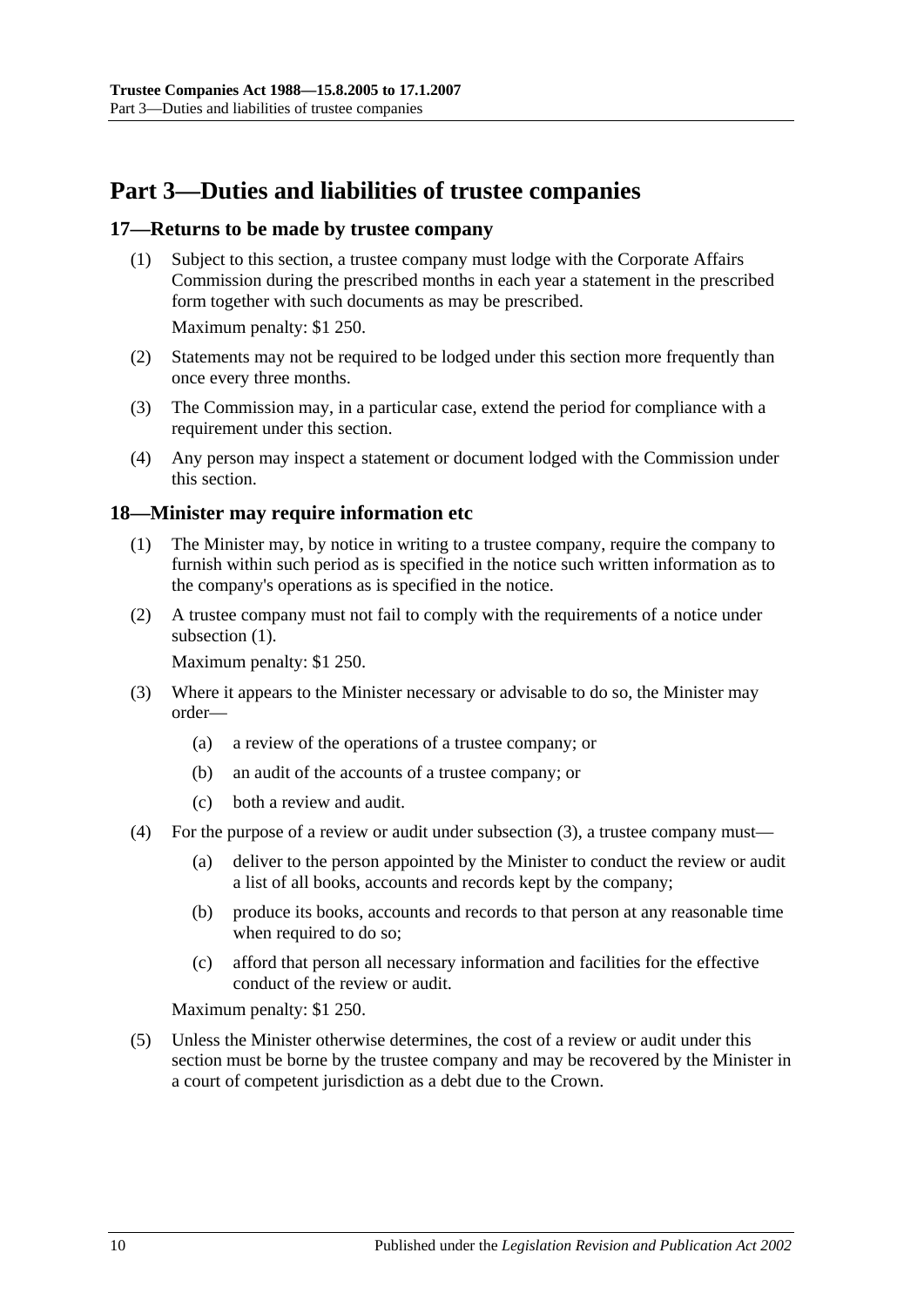### <span id="page-10-0"></span>**19—Accounts, audits and information for investor etc in common funds**

- (1) A trustee company must—
	- (a) keep or cause to be kept proper books of account in relation to each common fund established by the company; and
	- (b) cause those accounts to be audited at the end of each financial year by a registered company auditor; and
	- (c) send or cause to be sent by post a statement of the accounts together with the report of the auditor on those accounts within two months of the end of the financial year to each investor (other than an estate) in the common fund.

Maximum penalty: \$1 250.

<span id="page-10-1"></span>(2) A trustee company must, on request in writing by any investor in a common fund established by the company, furnish to that person, as soon as practicable and without charge, copies of the accounts, auditor's report and other documents laid before the company at its last annual general meeting pursuant to the *Corporations Act 2001* of the Commonwealth.

Maximum penalty: \$1 250.

- <span id="page-10-2"></span>(2a) Where the whole or part of an estate is invested in a common fund established by a trustee company, the company must, on request in writing by a person with a proper interest in the matter, provide to that person as soon as practicable and without charge—
	- (a) for the purpose of inspection, copying or retention by that person—copies of accounts, auditor's report and other documents laid before the company at its last annual general meeting pursuant to the *Corporations Law*;
	- (b) a written statement of—
		- (i) the classes of investments in which the common fund is for the time being invested and the proportion of the fund invested in each of those classes; and
		- (ii) the trustee company's investment strategy for the fund.

Maximum penalty: \$1 250.

- (3) It is a defence to a charge of an offence against [subsection](#page-10-1) (2) or [\(2a\)](#page-10-2) if it is proved that the defendant had, before the failure to which the charge relates, furnished a copy of the accounts and documents referred to in that subsection to the person in relation to whom the failure occurred.
- (4) In this section—

*financial year*, in relation to a trustee company, means the period that is the financial year of the company for the purposes of the *Corporations Act 2001* of the Commonwealth;

*registered company auditor* means a person who is registered as an auditor under Part 9.2 of the *Corporations Act 2001* of the Commonwealth.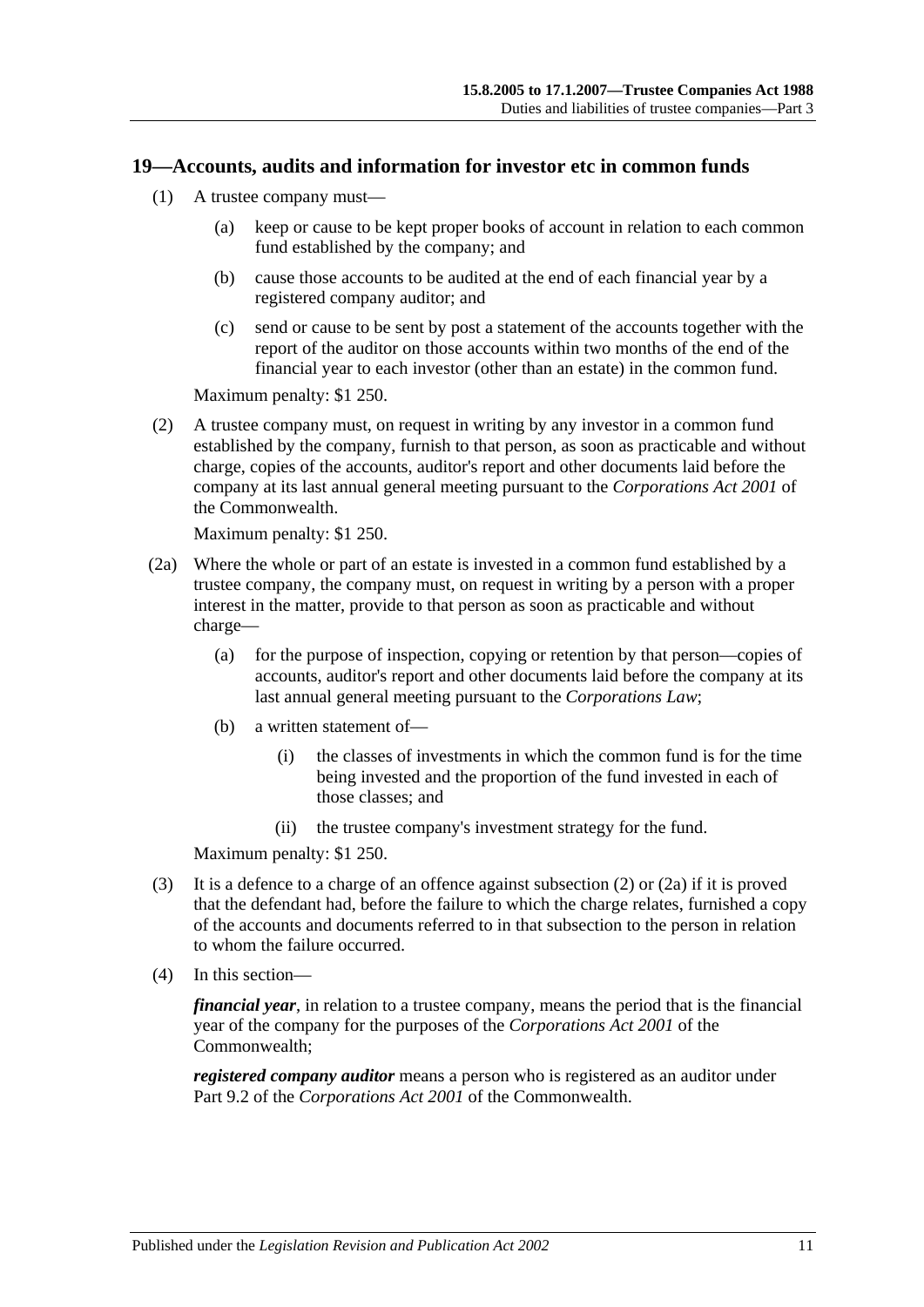### <span id="page-11-2"></span><span id="page-11-0"></span>**20—Information for prospective investors in common funds**

- (1) Subject to this section, a trustee company must not accept money from any person for investment in a common fund established by the company unless the person has previously been furnished with the documents required under this section. Maximum penalty: \$20 000.
- (2) [Subsection](#page-11-2) (1) does not apply in relation to—
	- (a) money invested in a common fund by a trustee company in the course of the administration or management of an estate; or
	- (b) money received for investment in prescribed circumstances.
- (3) The following documents must be furnished for the purposes of [subsection](#page-11-2) (1):
	- (a) a document containing the following information:
		- (i) the nature and the amount or rate of any fee that the trustee company charges in respect of investment in the common fund; and
		- (ii) the extent (if any) to which a capital sum invested may be reduced to defray losses from investment of the common fund; and
		- (iii) the class of investments in which the common fund may be invested; and
		- (iv) the rights of an investor in the common fund to withdraw all or part of the person's investment in the fund and the period of notice (if any) that the investor is required to give the company in respect of such withdrawal; and
		- (v) the terms governing distribution of income and profit or loss of a capital nature attributable to each investment in the common fund; and
	- (b) copies of the statement of accounts and auditor's report last prepared in relation to the common fund; and
	- (c) copies of the accounts and auditor's report laid before the last annual general meeting of the company pursuant to the *Corporations Act 2001* of the Commonwealth.

### <span id="page-11-3"></span><span id="page-11-1"></span>**21—False or misleading statements as to common fund**

- (1) A trustee company must not make or include in an advertisement or notice that it publishes or issues in relation to a common fund established or to be established by the company any statement that is false or misleading in a material particular. Maximum penalty: \$20 000.
- (2) Any person who suffers loss by reason of a statement made or included in an advertisement or notice in contravention of [subsection](#page-11-3) (1) may recover compensation in respect of the loss from the trustee company by action in a court of competent jurisdiction.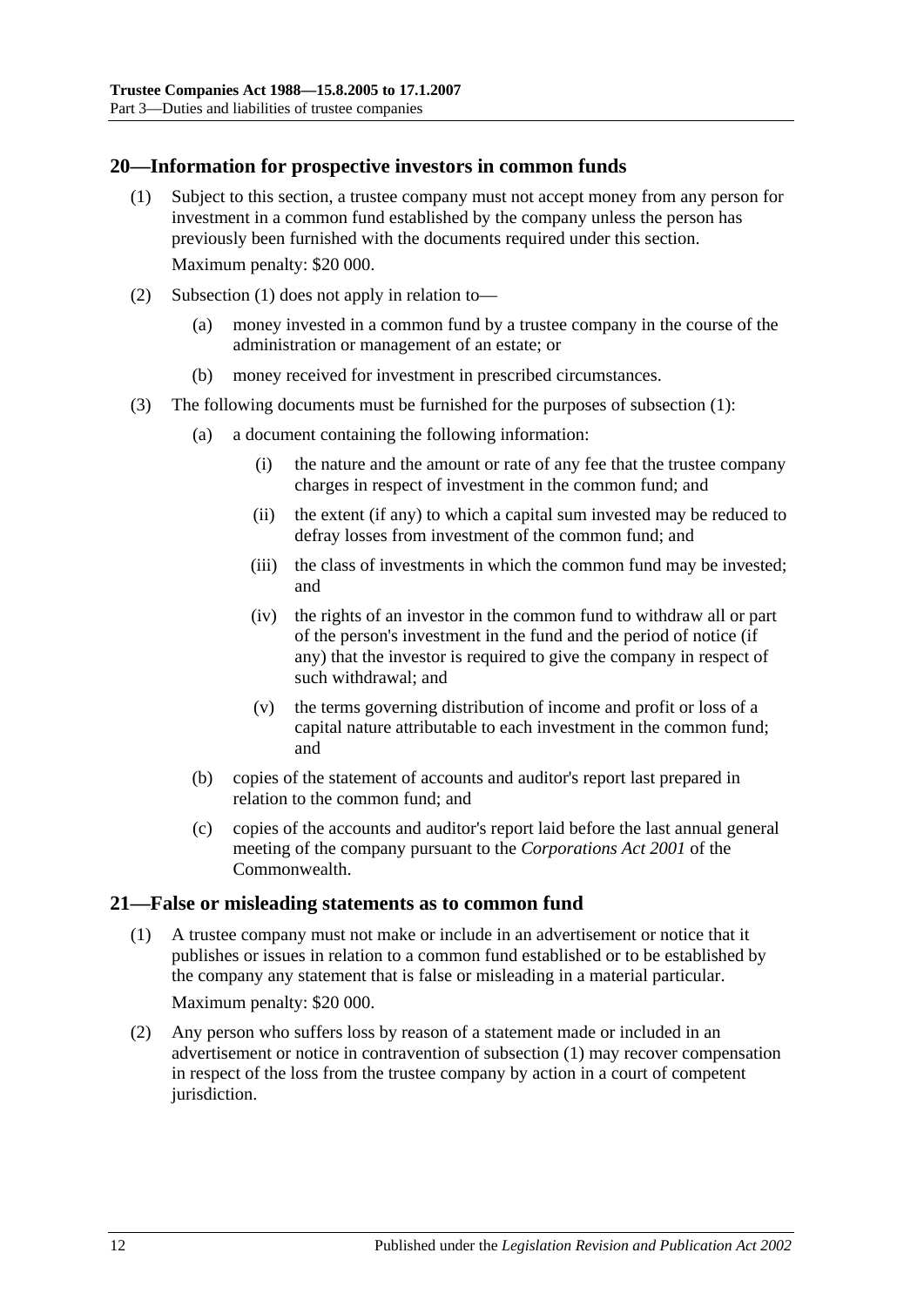#### <span id="page-12-0"></span>**22—Trustee company may be required to provide account in relation to estate**

- (1) Subject to this section, a trustee company administering or managing an estate must, on application by any person with a proper interest in the matter, provide that person with an account of—
	- (a) the assets and liabilities of the estate;
	- (b) the company's administration of the estate;
	- (c) any distribution made from the estate;
	- (d) any other expenditure from the estate.
- (2) Where—
	- (a) a trustee company has provided an account to a person under this section; and
	- (b) that person applies for a further account within three months from the date on which that person was provided with the previous account,

the company need not provide a further account in response to that application until the expiration of that period of three months.

- (3) The company may charge a reasonable fee for providing an account under this section.
- (4) If the company fails to provide a proper account under this section, the Court may, on application by the person who sought the account or any other person who has a proper interest in the matter, exercise one or both of the following powers—
	- (a) it may order the preparation and delivery of proper accounts;
	- (b) it may order an investigation of the administration of the estate by an officer of the Court or other person nominated in the order,

(and it may make any incidental or ancillary orders).

#### <span id="page-12-1"></span>**23—Directors and managers responsible to the Court**

Where a trustee company is appointed or acts as executor, administrator, or in any other capacity under this Act, the manager and directors of the company are individually and collectively responsible to the Court in the same way and to the same extent as if they had been personally appointed to act in that capacity.

### <span id="page-12-2"></span>**24—Trustee company may be removed from office**

A trustee company appointed or acting as executor, administrator, or in any other capacity under this Act is subject to the same control by the Court as a natural person acting in that capacity and is similarly liable to removal by the Court.

### <span id="page-12-3"></span>**25—Appointment by Court of administrator of trustee company's affairs**

- (1) Where it appears to the Court—
	- (a) that proceedings to wind up a trustee company have commenced; or
	- (b) that a trustee company is not in a position to carry out its fiduciary duties; or
	- (c) that a trustee company has committed serious breaches of its fiduciary duties such that the power conferred by this section should be exercised,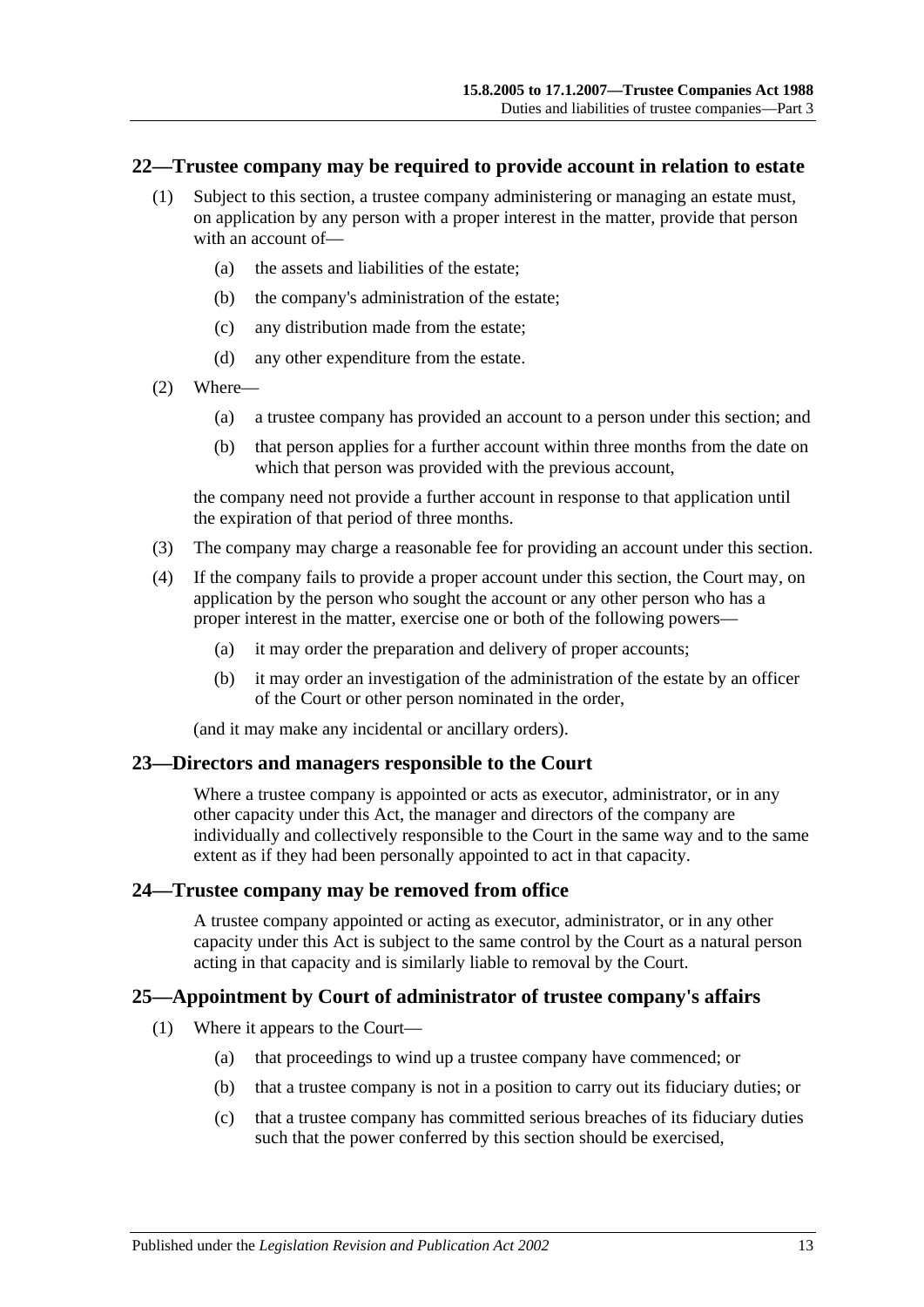the Court may, on application by the Minister, appoint an administrator to administer the company's affairs insofar as they involve the performance of fiduciary duties.

- (2) The Court may determine—
	- (a) the powers and duties of an administrator appointed under this section; and
	- (b) the terms and conditions on which the administrator is appointed.
- (3) The Court may at any time terminate an appointment made under this section.

## <span id="page-13-0"></span>**Part 4—Miscellaneous**

### <span id="page-13-1"></span>**26—False or misleading statements**

A trustee company must not make or include in any document required by or for the purposes of this Act any statement that is false or misleading in a material particular. Maximum penalty: \$20 000.

### <span id="page-13-2"></span>**27—Offences by trustee companies**

Where a trustee company is guilty of an offence against this Act, the manager and each director of the company is also guilty of an offence and liable to the same penalty as is prescribed for the principal offence unless it is proved that the manager or director exercised reasonable diligence to prevent commission of the offence.

### <span id="page-13-3"></span>**28—Evidentiary provision**

- (1) A certificate under the seal of a trustee company certifying that a person named in the certificate is an officer of the company is to be accepted in any legal proceedings, in the absence of proof to the contrary, as proof that the person is an officer of the company.
- <span id="page-13-5"></span>(2) A certificate under seal of the company—
	- (a) certifying that the company is authorised to act as executor of the will, or administrator of the estate, of a deceased person, or in any other capacity authorised by this Act; and
	- (b) including a photographic copy of the probate or letters of administration with or without the will annexed, or other order or document of appointment,

is, notwithstanding any other law, sufficient evidence that the company is authorised to act as executor of the will, or administrator of the estate, of the deceased person, or in that other capacity.

(3) A certificate under [subsection](#page-13-5) (2) is equivalent, for registration purposes, to the probate, letters of administration, trust instrument or other order or document of appointment.

### <span id="page-13-4"></span>**29—Act not to affect other Acts or remedies**

- (1) The provisions of this Act are in addition to, and do not derogate from, the provisions of any other Act.
- (2) Nothing in this Act derogates from any right of action or other right or remedy that a person has apart from this Act.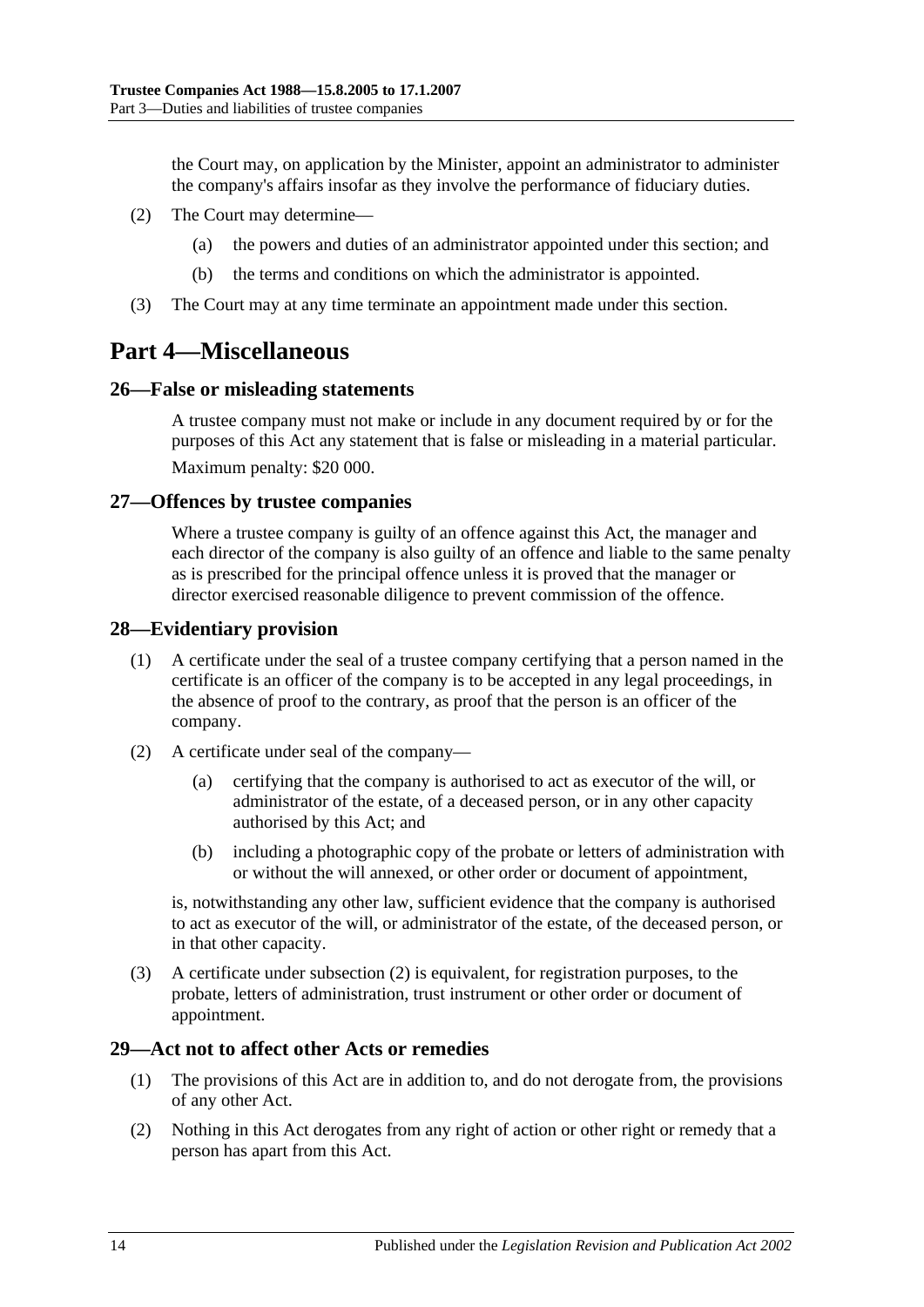### <span id="page-14-0"></span>**30—Summary offences**

The offences constituted by this Act are summary offences.

### <span id="page-14-1"></span>**31—Regulations**

- (1) The Governor may make such regulations as are contemplated by this Act or as are necessary or expedient for the purposes of this Act.
- (2) Any such regulation may prescribe a fine, not exceeding \$1 250, for breach of or non-compliance with a provision of the regulations.

## <span id="page-14-2"></span>**Schedule 1—Trustee companies**

The following companies are trustee companies for the purposes of this Act:

ANZ Executors & Trustee Company Limited

Bagot's Executor and Trustee Company Limited

Elders Trustees Limited

Executor Trustee Australia Limited

IOOF Australia Trustees Limited

National Australia Trustees Limited

Perpetual Trustees Australia Limited

Perpetual Trustees Consolidated Limited

Perpetual Trustees S.A. Limited

Tower Trust Limited

## <span id="page-14-3"></span>**Schedule 2—Repeal of certain Acts and transitional provision**

1 The following Acts are repealed:

*[The ANZ Executors & Trustee Company \(South Australia\) Limited Act](http://www.legislation.sa.gov.au/index.aspx?action=legref&type=act&legtitle=The%20ANZ%20Executors%20and%20Trustee%20Company%20(South%20Australia)%20Limited%20Act%201985) 1985 [The Bagot's Executor Company Act](http://www.legislation.sa.gov.au/index.aspx?action=legref&type=act&legtitle=The%20Bagots%20Executor%20Company%20Act%201910) 1910 [The Elder's Executor Company's Act](http://www.legislation.sa.gov.au/index.aspx?action=legref&type=act&legtitle=The%20Elders%20Executor%20Companys%20Act%201910) 1910 [The Executors Company's Act](http://www.legislation.sa.gov.au/index.aspx?action=legref&type=act&legtitle=The%20Executors%20Companys%20Act%201885) 1885*

*[The Farmers' Co-operative Executors Act](http://www.legislation.sa.gov.au/index.aspx?action=legref&type=act&legtitle=The%20Farmers%20Co-operative%20Executors%20Act%201919) 1919*.

2 On a day six months after the commencement of this Act the Public Trustee must take whatever action is necessary to transfer or surrender any money or securities held by it pursuant to section 10 of the *[Bagot's Executor Company Act](http://www.legislation.sa.gov.au/index.aspx?action=legref&type=act&legtitle=Bagots%20Executor%20Company%20Act%201910) 1910*, section 17 of the *[Elder's Executor Company's Act](http://www.legislation.sa.gov.au/index.aspx?action=legref&type=act&legtitle=Elders%20Executor%20Companys%20Act%201910) 1910*, section 5 of the *[Executors Company's Act](http://www.legislation.sa.gov.au/index.aspx?action=legref&type=act&legtitle=Executors%20Companys%20Act%201885) 1885* or section 17 of the *[Farmers' Co-operative Executors Act](http://www.legislation.sa.gov.au/index.aspx?action=legref&type=act&legtitle=Farmers%20Co-operative%20Executors%20Act%201919) 1919* to the trustee company which deposited that money or those securities.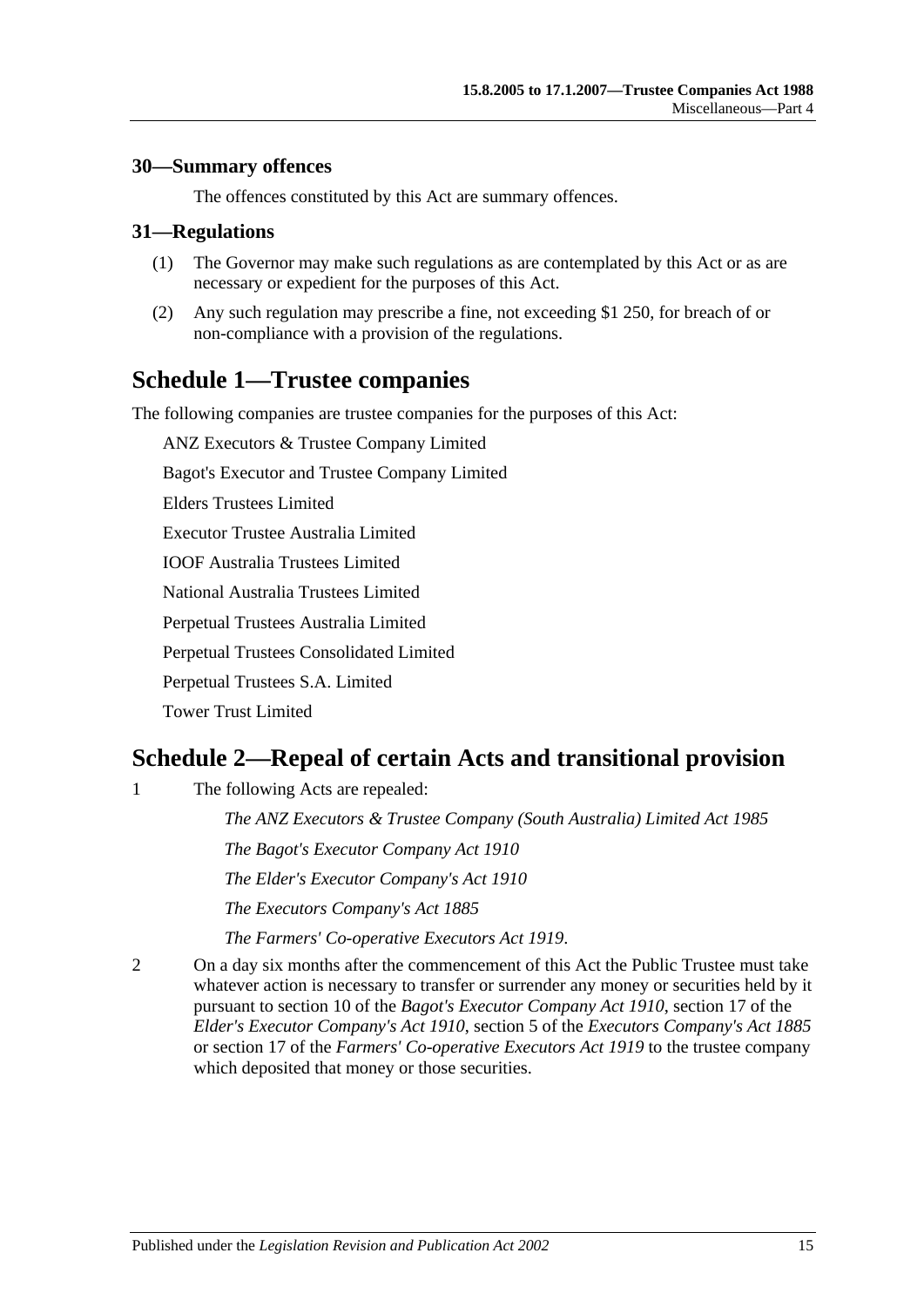# <span id="page-15-0"></span>**Legislative history**

### **Notes**

- Amendments of this version that are uncommenced are not incorporated into the text.
- Please note—References in the legislation to other legislation or instruments or to titles of bodies or offices are not automatically updated as part of the program for the revision and publication of legislation and therefore may be obsolete.
- Earlier versions of this Act (historical versions) are listed at the end of the legislative history.
- For further information relating to the Act and subordinate legislation made under the Act see the Index of South Australian Statutes or www.legislation.sa.gov.au.

## **Principal Act and amendments**

New entries appear in bold.

| Year | <b>No</b> | Title                                                                                                      | Assent     | Commencement                                                                                                                                                                                                                    |
|------|-----------|------------------------------------------------------------------------------------------------------------|------------|---------------------------------------------------------------------------------------------------------------------------------------------------------------------------------------------------------------------------------|
| 1988 | 102       | Trustee Companies Act 1988                                                                                 | 15.12.1988 | 20.4.1989 (Gazette 20.4.1989 p1080)                                                                                                                                                                                             |
| 1990 | 73        | Trustee Companies Act Amendment<br>Act 1990                                                                | 20.12.1990 | 31.10.1991 (Gazette 31.10.1991 p1198)                                                                                                                                                                                           |
| 1993 | 92        | <b>Statutes Amendment</b><br>(Attorney-General's Portfolio No. 2)<br>Act 1993                              | 4.11.1993  | 4.11.1993                                                                                                                                                                                                                       |
| 1996 | 78        | <b>ANZ Executors &amp; Trustee Company</b><br>(South Australia) Limited (Transfer of<br>Business) Act 1996 | 28.11.1996 | 1.1.1997 (Gazette 19.12.1996 p1918)                                                                                                                                                                                             |
| 1999 | 56        | Statutes Amendment (Trusts) Act 1999 12.8.1999                                                             |            | Pt 3 (ss $8-14$ ) & Sch $-18.10.1999$<br>(Gazette 30.9.1999 p1341)                                                                                                                                                              |
| 2000 | 23        | <b>Statutes Amendment (Public Trustee</b><br>and Trustee Companies-GST)<br>Act 2000                        | 8.6.2000   | 8.6.2000                                                                                                                                                                                                                        |
| 2001 | 23        | <b>Statutes Amendment (Corporations)</b><br>Act 2001                                                       | 14.6.2001  | Pt 32 (ss $119 - 121$ ) -15.7.2001 being the<br>day on which the Corporations Act 2001<br>of the Commonwealth came into<br>operation: Commonwealth of Australia<br>Gazette No. S 285, 13 July 2001 (Gazette<br>21.6.2001 p2270) |
| 2002 | 33        | <b>Statutes Amendment</b><br>(Attorney-General's Portfolio)<br>Act 2002                                    | 28.11.2002 | Pt 12 (s 20)-3.3.2003 (Gazette<br>27.2.2003 p807)                                                                                                                                                                               |
| 2005 | 36        | <b>Trustee Companies (Elders Trustees 14.7.2005</b><br><b>Limited)</b> Amendment Act 2005                  |            | 15.8.2005 (Gazette 11.8.2005 p3012)                                                                                                                                                                                             |
| 2006 | 44        | <b>Statutes Amendment (Justice</b><br>Portfolio) Act 2006                                                  | 14.12.2006 | Pt 31 (s 67)—uncommenced                                                                                                                                                                                                        |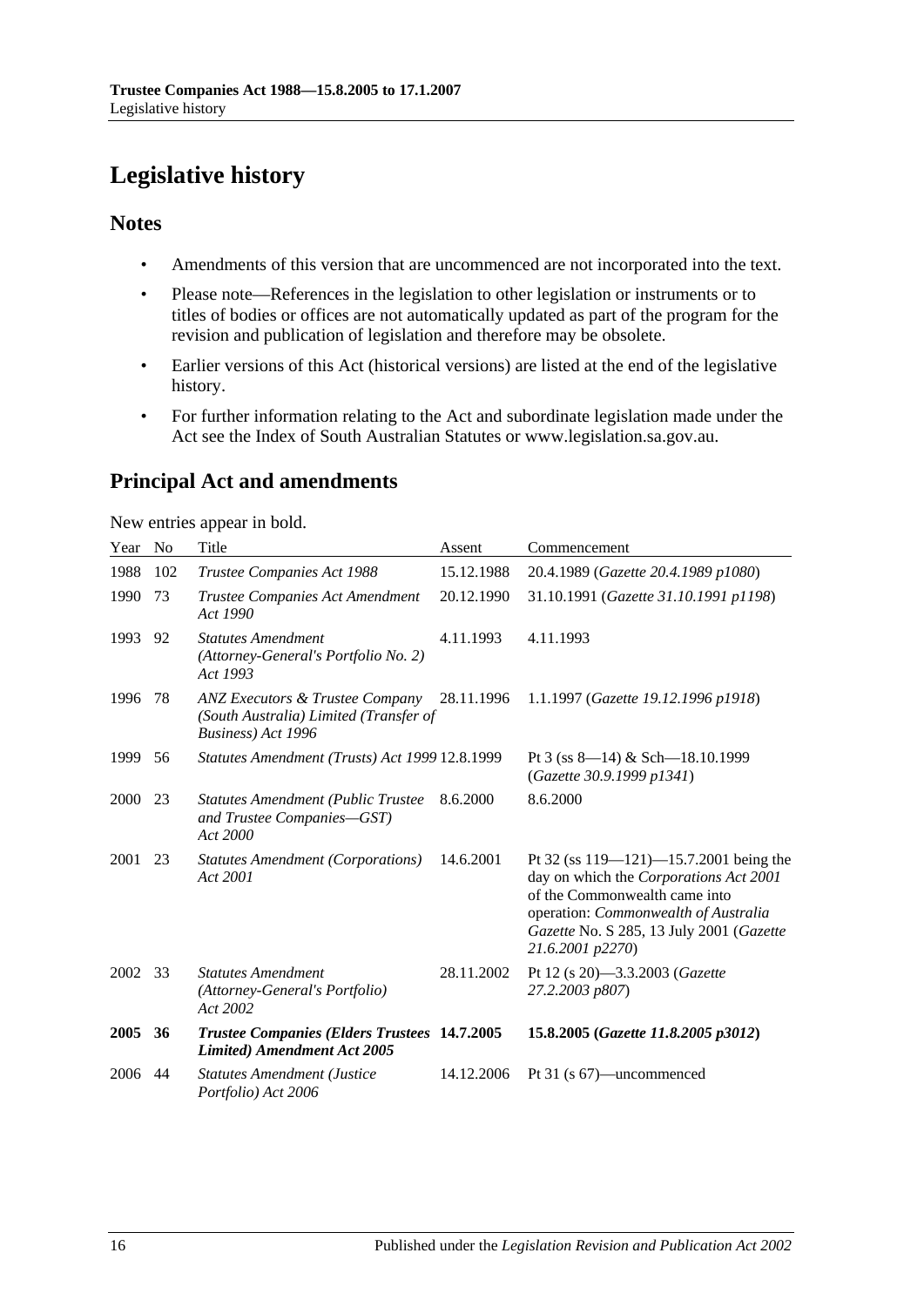## **Provisions amended**

New entries appear in bold.

Entries that relate to provisions that have been deleted appear in italics.

| Provision                                                                  | How varied                                                            | Commencement |
|----------------------------------------------------------------------------|-----------------------------------------------------------------------|--------------|
| Pt <sub>1</sub>                                                            |                                                                       |              |
| s <sub>2</sub>                                                             | omitted under Legislation Revision and<br><b>Publication Act 2002</b> | 15.8.2005    |
| s 3                                                                        |                                                                       |              |
| $s \; 3(1)$                                                                | s 3 redesignated as s $3(1)$ by $56/1999$ s $8(b)$                    | 18.10.1999   |
| person who has a<br>proper interest or<br>person with a<br>proper interest | inserted by $56/1999$ s $8(a)$                                        | 18.10.1999   |
| $s \; 3(2)$ and (3)                                                        | inserted by $56/1999$ s $8(b)$                                        | 18.10.1999   |
| Pt 2                                                                       |                                                                       |              |
| s 10                                                                       |                                                                       |              |
| 10(1)                                                                      | amended by $56/1999$ s $9(a)$                                         | 18.10.1999   |
| 10(2)                                                                      | amended by 56/1999 s 9(b)                                             | 18.10.1999   |
| 10(2a)                                                                     | inserted by $56/1999$ s $9(c)$                                        | 18.10.1999   |
| s $10(4)$ —(6)                                                             | inserted by $56/1999$ s $9(d)$                                        | 18.10.1999   |
| s 15                                                                       |                                                                       |              |
| s 15(2)                                                                    | substituted by $56/1999$ s $10(a)$                                    | 18.10.1999   |
| s 15(3a)                                                                   | inserted by $56/1999$ s $10(b)$                                       | 18.10.1999   |
| ss 15A and 15B                                                             | inserted by 56/1999 s 11                                              | 18.10.1999   |
| s 16                                                                       | amended by 23/2001 s 119                                              | 15.7.2001    |
| s 16A                                                                      | inserted by 23/2000 s 4                                               | 8.6.2000     |
| Pt <sub>3</sub>                                                            |                                                                       |              |
| s 17                                                                       |                                                                       |              |
| s 17(1)                                                                    | amended by 56/1999 s 14 (Sch)                                         | 18.10.1999   |
| s 18                                                                       |                                                                       |              |
| s $18(2)$ and $(4)$                                                        | amended by 56/1999 s 14 (Sch)                                         | 18.10.1999   |
| s 19                                                                       |                                                                       |              |
| s 19(1)                                                                    | amended by 56/1999 s 14 (Sch)                                         | 18.10.1999   |
| s 19(2)                                                                    | amended by 56/1999 s 14 (Sch)                                         | 18.10.1999   |
|                                                                            | amended by 23/2001 s 120(a)                                           | 15.7.2001    |
| s 19(2a)                                                                   | inserted by $56/1999$ s $12(a)$                                       | 18.10.1999   |
| s 19(3)                                                                    | amended by 56/1999 s 12(b)                                            | 18.10.1999   |
| s 19(4)                                                                    |                                                                       |              |
| financial year                                                             | amended by 23/2001 s 120(b)                                           | 15.7.2001    |
| auditor                                                                    | registered company substituted by 23/2001 s 120(c)                    | 15.7.2001    |
| s 20                                                                       |                                                                       |              |
| $s \ 20(1)$                                                                | amended by 56/1999 s 14 (Sch)                                         | 18.10.1999   |